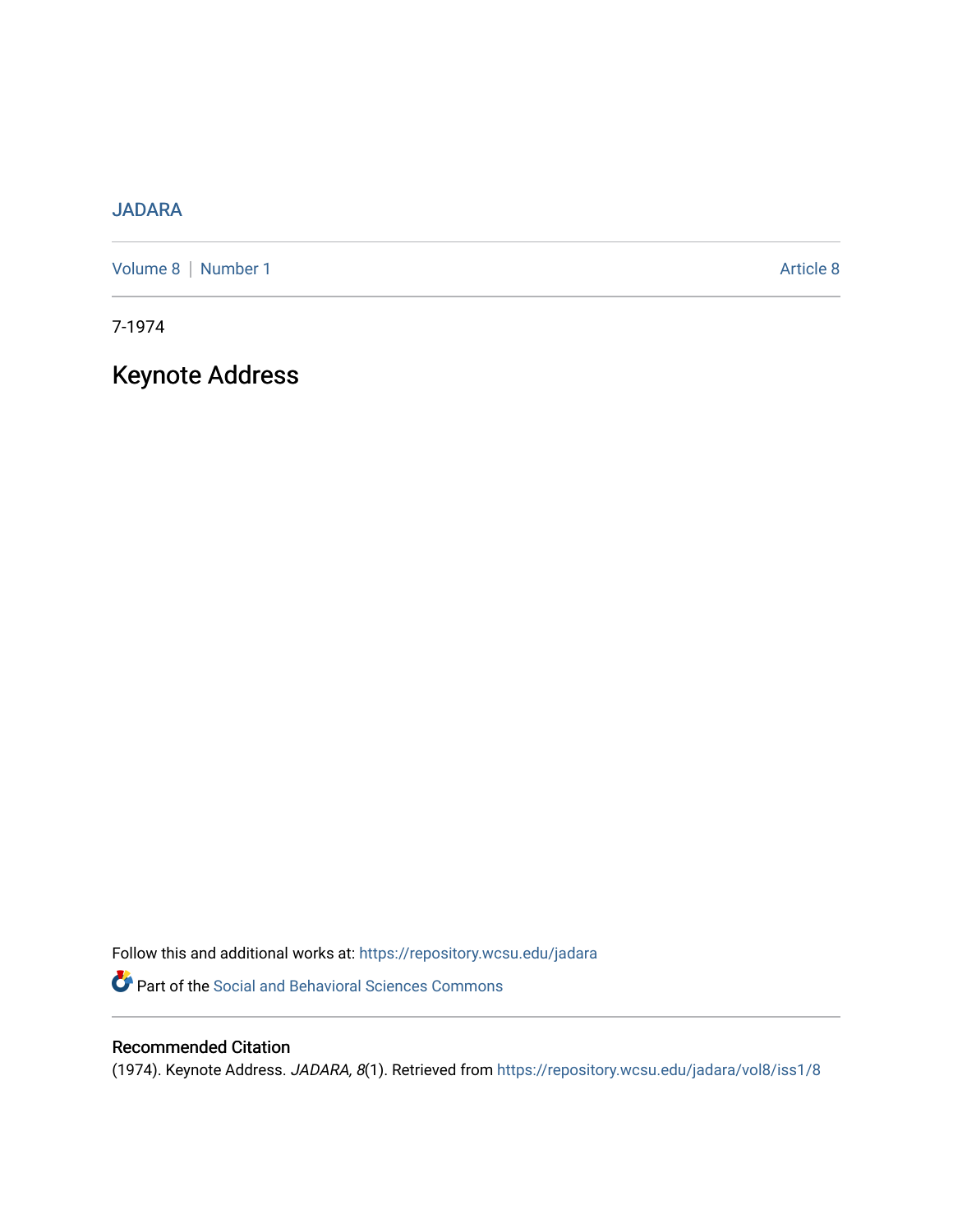### JEROME D. SCHEIN, Ph.D., Director, Deafness Research & Training Center, New York University

The Planning Committee's choice of the theme for this conference is most appropriate. The recently passed Rehabilitation Act of 1973 expresses the desire of the U.S. Congress for more and better services to severely handicapped persons. This change in legislative emphasis has slowly evolved over the half century since the inception of the vocational rehabilitation program in 1920, and it establishes another important milestone in our history.

#### Terminology

How does the new law (Rehabilitation Act of 1973) define severely handicapped? Originally, the House proposed that a severely handicapped individual be "(1) under a physical or mental disability so severe that it limits substantially his ability to function in his family and community as one without such serious disability may be expected to function, and (2) who, with the assistance of comprehensive rehabilitation services, can reasonably be expected to improve substantially his ability to live independently and function normally in his family and community." (Conference Report, 1972)

In the compromise bill finally enacted, the definition was altered to "a disability which requires multiple services over an extended period of time resulting from blindness, cancer, cerebral palsy, cystic fibrosis, deafness, heart disease, hemiplegia, respiratory or pulmonary dysfunction, mental retardation, multiple sclerosis, muscular dystrophy, neurological disorders (including stroke and epilepsy), para plegia, quadraplegia, and other spinal cord conditions, renal failure, and any other disability specified by the Commissioner in regulations he shall prescribe." (Rehabilitation Act of 1972)

This latter wording emphasizes disability categories, but it provides two criteria for the determination of severity: (a) multiple services are required and (b) they are required for a long time. These two concepts could be defined operationally. As of this date, however, no such regulations have been promulgated.

We can appreciate better the complexities underlying the concept of severe handicap by recalling some past terms which may be synonymous with it or, at least, near relatives to it:

> Atypical, Illiterate, Low-achieving, Multiply handicapped,

Published by WestCollections: digitalcommons@wcsu,

1

J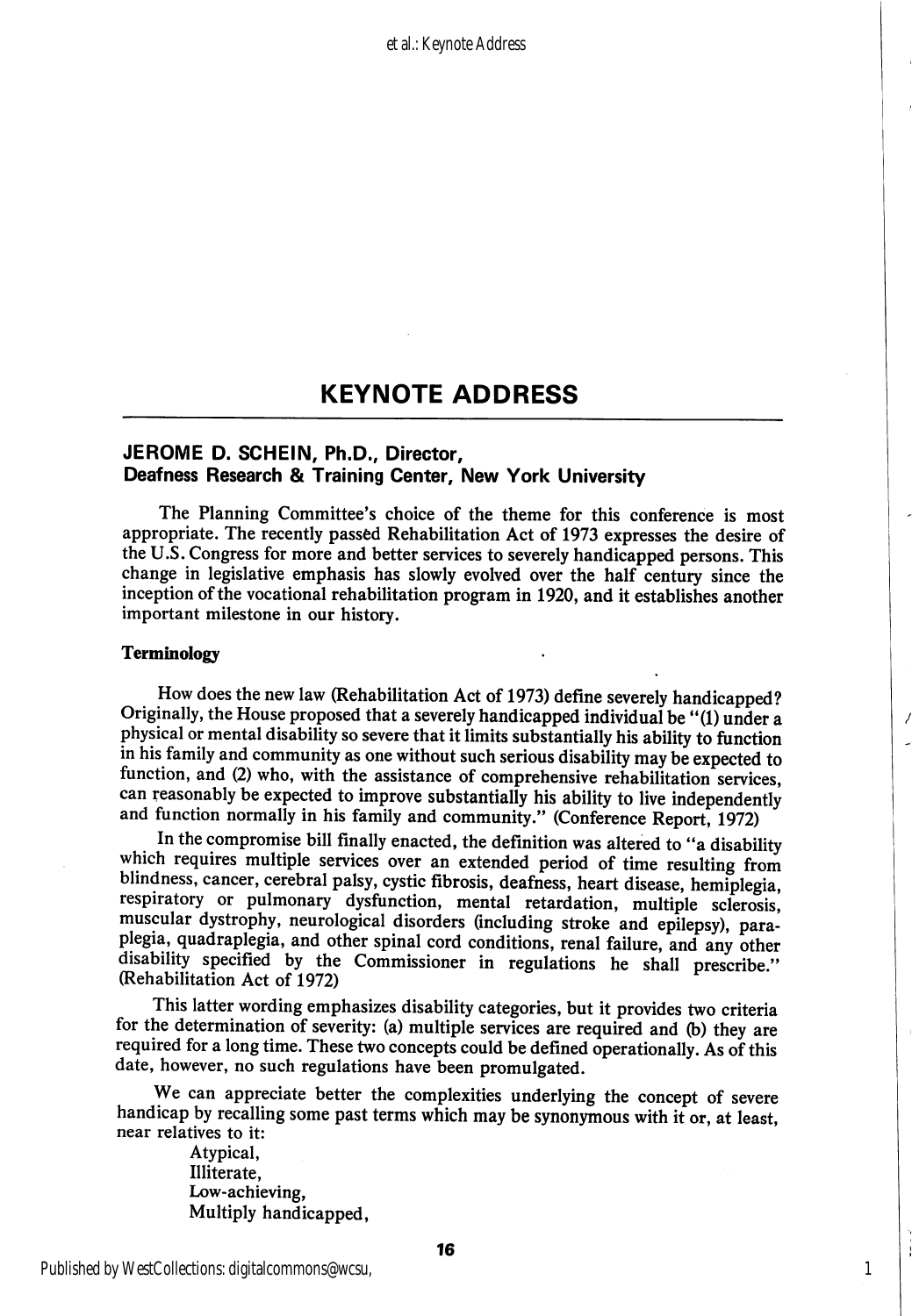Nonfeasible for vocational rehabilitation, Seriously disadvantaged, Underachieving, Undereducated, and labels for combinations of disabilities: Cerebral palsied and deaf Emotionally disturbed and deaf Mentally retarded and deaf etc.

No wonder that Dr. Larry G. Stewart has indicted "vague nomenclature" as one of the "central obstacles that impede our work with severely handicapped deaf people." (Stewart, 1971) He urges that more attention be given to the sociocultural variables and less to the physical disabilities. The recent report of the Institute on Rehabilitation Services (Zawada, 1973) similarly concludes that physical conditions alone can be overemphasized. Stressing the value of maintaining the distinction between handicap and disability, the report arrives at a definition which implicitly combines the evaluation of the medical, psychological, sociocultural and vocational factors: A person is severely handicapped "who is so specifically limited as to prevent him from engaging in vocational endeavors, without the provision of intensive and extensive rehabilitative services." (Zawada, 1973, page 8)

The common thread running through the definitions is the necessity of services beyond what is usually provided rehabilitation clients, both in nature and extent of services, in order to attain a satisfactory life adjustment. The focus is on what to do, though obviously not specifically. Underlying each of the concepts is a dynamic attitude: an individual is severely handicapped *until* rehabilitation. As a guiding philosophy for those working in the field, it is excellent. Its breadth—encompassing persons with multiple physical and mental disabilities, those who are undereducated, and those who are culturally disadvantaged—satisfies most educators and rehabilitators. Furthermore, two minor pitfalls are avoided.

Some pseudo-sophisticated practitioners state that everybody is handicapped. In support of this contention they point to their own shortness, stoutness or need for glasses, someone else's inability to master German, and another person's chronic indigestion. Whatever they hope to gain by these silly arguments they only succeed in attacking the concept of a handicap, for if everyone is handicapped then the notion of a handicap is meaningless; it conveys no distinction.

Similarly, ethnic group membership alone should not be a sufficient condition for inclusion in the handicapped category. Being Spanish-speaking or black or American Indian puts one at a social disadvantage. But a member of a minority group is not by that fact alone handicapped. To say otherwise would attenuate the usefulness of the term handicapped in rehabilitation.

#### Population Estimates

Defining severely handicapped in a nonspecific, dynamic way aids rehabilitation counseling but nearly incapacitates the morbidity statistician! How can you estimate the severely handicapped population when identification of a group member depends upon indefinite and fluctuating criteria? Admittedly, any calculation of the size of the severely handicapped deaf population will yield only a rough approximation. But let us attempt to picture the magnitude of the problem.

An excellent source of data is provided by the Annual Survey of Hearing Impaired Children and Youth. (Rawlings and Gentile, 1970; Rawlings, 1971; Rawlings, 1973) In three previous years the Annual Survey requested the participating .schools to indicate which deaf students had an additional educationally handicapping

2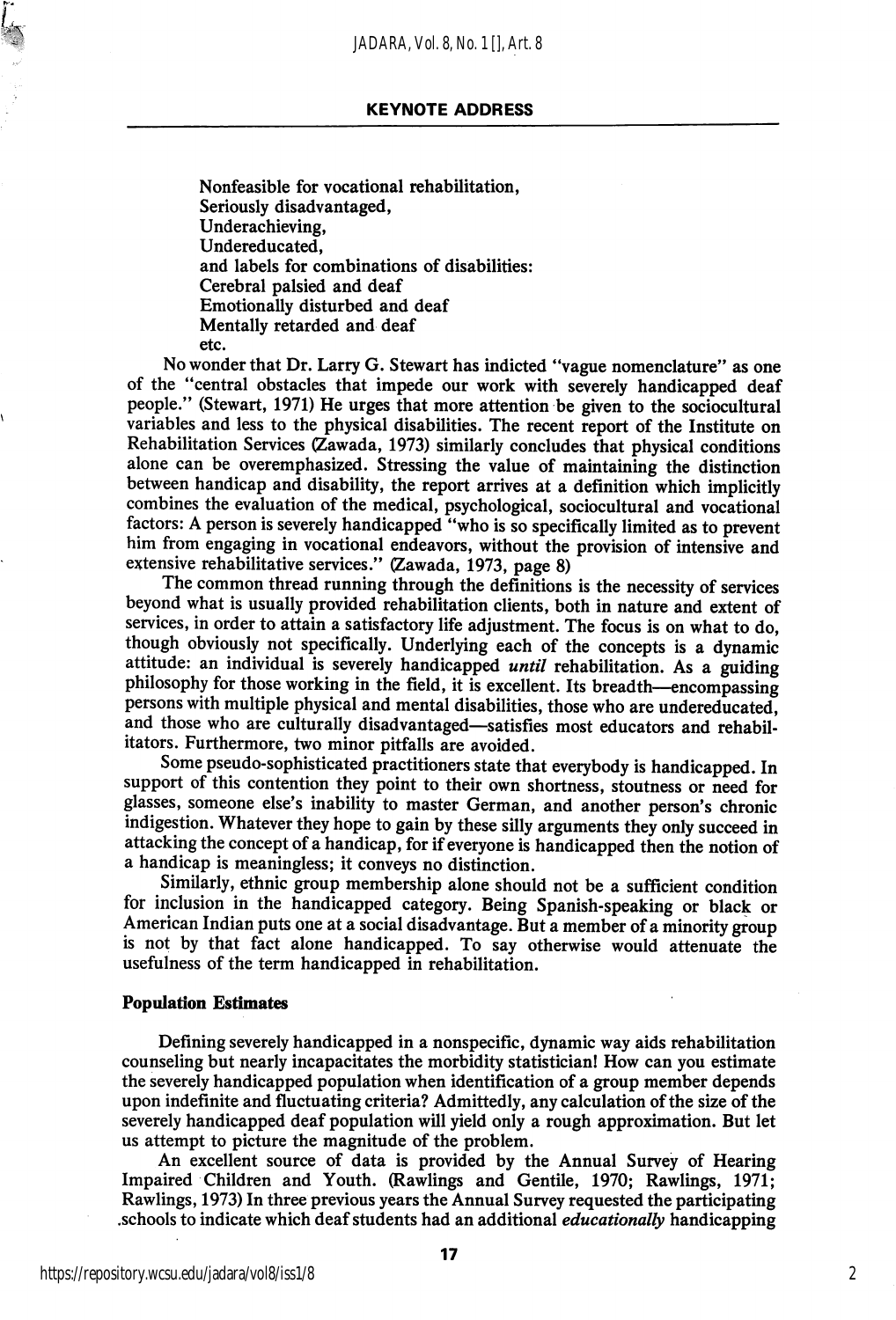ŧ.

condition. As Table 1 illustrates, the rates are fairly stable. About 400 of every 1,000 students are reported to have a handicap in addition to deafness. Emotional and behavioral problems account for approximately one-fo these figures apply only to those in educational programs and not those in institutions<br>for the mentally retarded or those too severely disabled to attend school.

#### Table 1

## Additional Educationally Handicapping Conditions Per Thousand Deaf Students by Years and Type of Disability: 1968-71

|                                                             | <b>School Years</b>      |                          |                          |  |
|-------------------------------------------------------------|--------------------------|--------------------------|--------------------------|--|
| <b>Type of Handicap</b>                                     | 1968-69<br>$(N-21, 130)$ | 1969-70<br>$(N-29, 131)$ | 1970-71<br>$(N-34, 795)$ |  |
| All Handicaps                                               | 419.8                    | 419.6                    | 392.6                    |  |
| <b>Behavioral/Emotional Problems</b><br><b>Brain Damage</b> | 124.3<br>$\frac{1}{2}$   | 129.1                    | 95.9                     |  |
| <b>Cerebral Palsy</b>                                       |                          | 5.3                      | 4.8                      |  |
| Cleft Lip/Palate                                            | 33.5<br>7.2              | 33.1<br>6.5              | 32.3                     |  |
| Epilepsy                                                    | ₩.                       | 5.7                      | 6.2<br>6.5               |  |
| <b>Heart Disorders</b><br><b>Learning Disabilities</b>      | 8.8<br>÷                 | 13.9                     | 21.6                     |  |
| Mental Retardation                                          | 80.4                     | 31.2                     | 26.2                     |  |
| <b>Orthopedic Disorders</b>                                 | ÷                        | 71.5<br>6.6              | 70.1                     |  |
| Perceptual-Motor Disorders                                  | 55.3                     | 54.5                     | 7.2<br>54.2              |  |
| Severe Visual<br>Other                                      | 41.8                     | 45.0                     | 48.8                     |  |
|                                                             | 68.3                     | 17.2                     | 18.9                     |  |

\* Included under "Other"

Source: Rawlings and Gentile, 1970; Rawlings, 1971; Rawlings, 1973.

in 1962 (Schein, 1968) found 9 percent of the adults in that area had a physical or mental disability in addition to deafness and 1 percent had two or more adHifth mental disability in addition to deafness and 1 percent had two or more additional disabilities. Excluded from the survey were those deaf persons residing in institutions, so the overall 10 percent figure likely underestim depressingly large.

The National Census of the Deaf Population (Schein and Delk) obtained a far<br>higher rate in 1972: one-third of all repondents indicated they had one or more disabilities. Nonwhite deaf persons, very sparsely represented in the Washington Survey, had a significantly greater proportion of additional disabilities than the white deaf sample, about 43 percent versus 32 percent. The differences for race were consistent by sex, though generally females indicated a somewhat higher rate for

Published by WestCollections: digitalcommons@wcsu,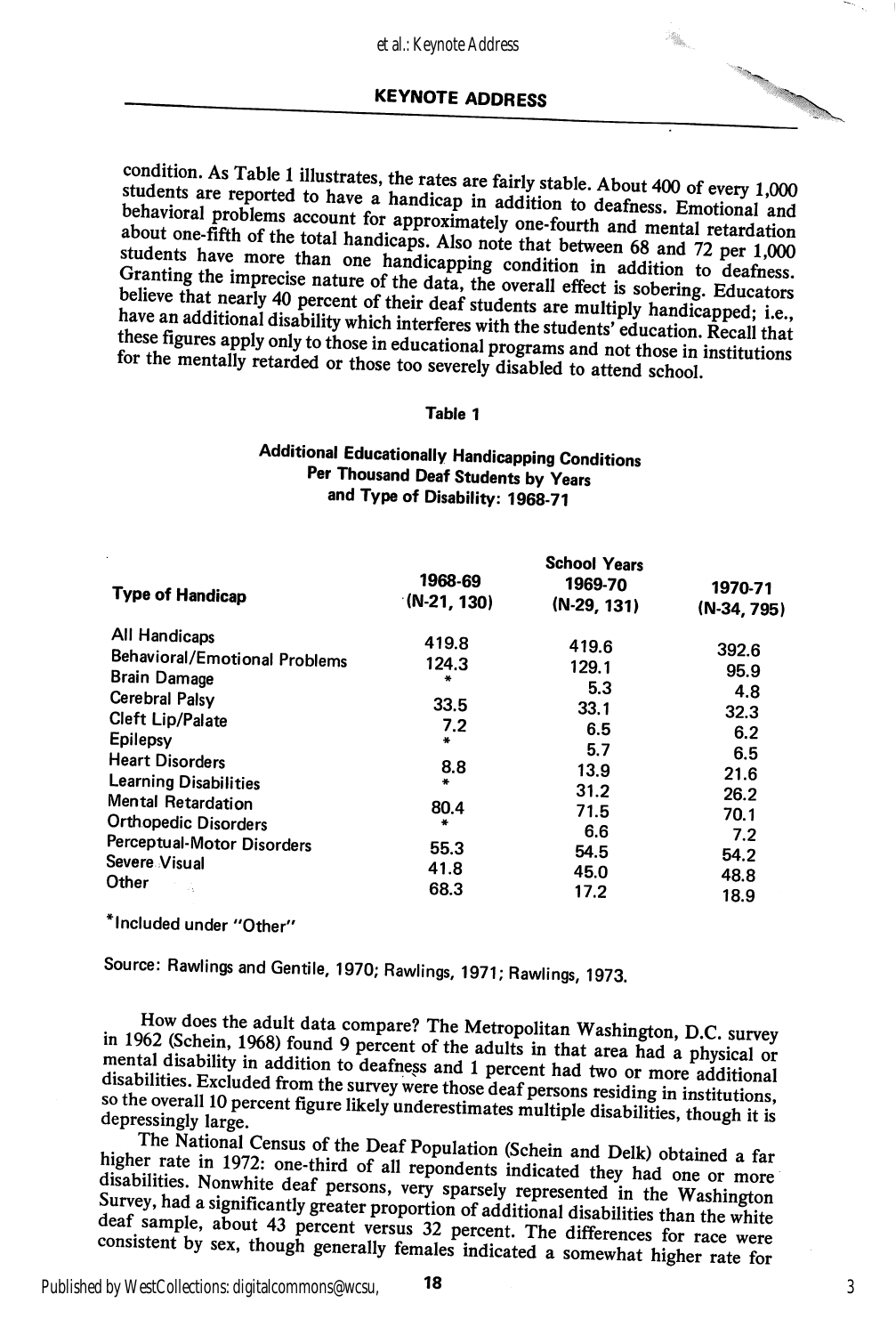additional disabilities than males. Again, it must be noted that these figures are for the noninstitutionalized population.

One more insight can be gathered from the National Health Survey. In the 1962-63 special study of hearing impairment, 5.4 percent of persons with binaural hearing impairments stated they also had a severe visual impairment—were unable to read ordinary newsprint even when wearing glasses. (Gentile, Schein, and Haase, 1967) This rate rose to 6.2 percent for those who were deaf; 10.5 percent also specified other difficulties seeing, bringing visual impairments to a total of 16.7 percent among the deaf respondents.

Now these studies deal with multiple disabilities, not handicaps. Furthermore, we have not considered information about literacy rates and other measures of academic attainment which would assist us in identifying the undereducated deaf population. Still, we can see that the probable number of severely handicapped deaf persons is large.

The reasoning underlying that assertion is that a second disability does not add to a deaf person's problems, it multiplies them. Dependent on his eyes for information about the world around him, a deaf person is often handicapped by a visual impairment which may be only mildly disabling to a person who can hear. Even a mild heart attack can create serious difficulties in getting proper medical care and in making a vocational adjustment. Certainly low academic achievement will have more grave consequences for a deaf person than for others. Thus it is reasonable to assume that most multiply disabled deaf individuals are multiply handicapped.

Another important factor is the limited rehabilitation facilities for deaf persons. For example, at present there are only five inpatient psychiatric centers specifically for deaf persons. Recalling that emotional and behavioral problems led the list of additional educational problems among deaf students (see above), one must presume that a large number of deaf persons in need of psychiatric treatment are doing without it. They fall into the handicapped category, because the means for alleviating their disabilities are not available.

With this reasoning, we can now attempt some numerical depiction of the severely handicapped deaf population. The preceding studies lead to the likelihood that from 20 to 40 percent of deaf persons have an additional disability, ranging from asthma to visual impairment.

If we define deafness as the inability to hear and understand speech, then we expect about 873 deaf persons per 100,000. That figure will seem very high, if you are accustomed to calling deaf only those whose hearing loss occurred early in life. The National Census of the Deaf Population coined the term "prevocationally deaf" to refer to persons whose deafness occurred before 19 years of age. The prevalence rate for prevocational deafness is 202 per 100,000. Returning to the larger group of deaf persons, the estimate for severe disability would range from 175 to 350 per 100,000 persons. Applied to the adult population of the United States between 18 and 65 years of age, these rates lead to estimates of from 188 to 377 thousand multiply disabled deaf persons.

You may regard most of these persons as severely handicapped, although at least some of them must have been rehabilitated. It is apparent that whatever assumptions we choose, a very sizable number of deaf persons are severely handicapped. Again, a more precise estimate must await greater precision of definition.

#### Projected Trends

What about the future? In 1972, at the request of Gallaudet College, I prepared estimates of the future deaf postsecondary population. The details are available in a paper in Program Master Plan Summary, July, 1973, from Gallaudet College.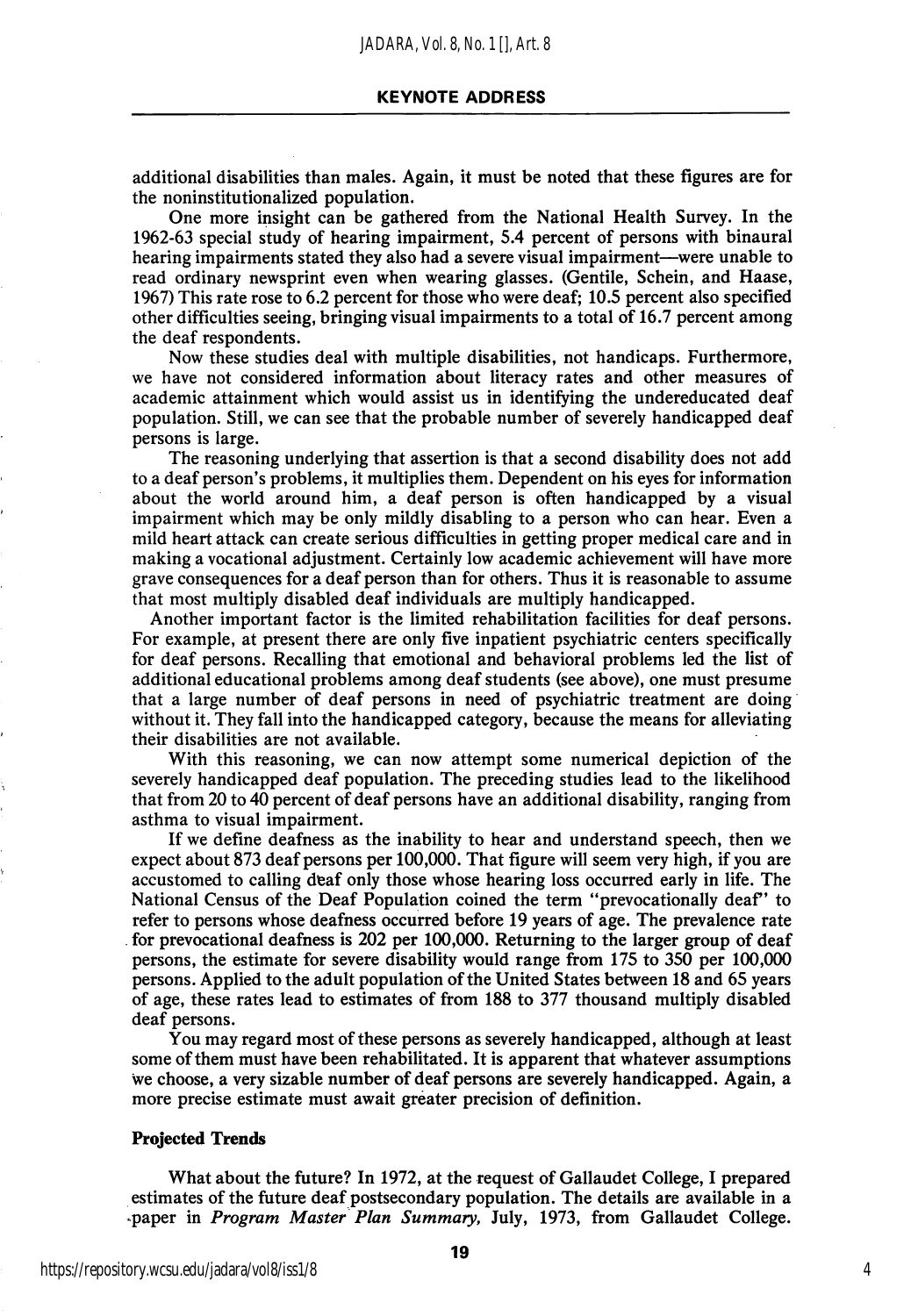(Schein, 1973) Table 2 shows the projected number of deaf persons 19 years of age for each year from 1972 to 1990.

#### Table 2

### Projected Distribution of Nineteen-Vear-OId Deaf Population by Most Suitable Postsecondary Educational Placement: 1972-1990

#### Postsecondary Educational Placement

| Year | ALL  | <b>COLLEGE</b> | TECHNICAL | <b>COMPREHENSIVE</b> |
|------|------|----------------|-----------|----------------------|
| 1972 | 7734 | 619            | 4,640     | 2,475                |
| 1973 | 7938 | 635            | 4,763     | 2,540                |
| 1974 | 8070 | 646            | 4,842     | 2,582                |
| 1975 | 8172 | 654            | 4,903     | 2,615                |
| 1976 | 8494 | 934            | 5,521     | 2,039                |
| 1977 | 8452 | 930            | 5,494     | 2,028                |
| 1978 | 8458 | 931            | 5,498     | 2,029                |
| 1979 | 8358 | 919            | 5,433     | 2,006                |
| 1980 | 8428 | 927            | 5,478     | 2,023                |
| 1981 | 8252 | 1238           | 5,694     | 1,320                |
| 1982 | 8138 | 1221           | 5,615     | 1,302                |
| 1983 | 7982 | 1197           | 5,508     | 1,277                |
| 1984 | 7626 | 1144           | 5,262     | 1,220                |
| 1985 | 7244 | 1087           | 4,998     | 1,159                |
| 1986 | 7034 | 1477           | 4,854     | 703                  |
| 1987 | 6858 | 1440           | 4,732     | 686                  |
| 1988 | 7189 | 1512           | 4,967     | 719                  |
| 1989 | 7022 | 1475           | 4,845     | 702                  |
| 1990 | 7582 | 1592           | 5,232     | 758                  |

Under the heading "All" are the total numbers of 19-year-old deaf persons. Under "College" are those who would qualify for entrance to higher education. Those under "Technical" would qualify for admittance to a vocational-technical training program. The last column, labelled "Comprehensive", contains the estimated numbers in need of a comprehensive rehabilitation facility—^the severely handicapped group.

These projections are based on optimistic assumptions. These assumptions are discussed at length in the original report, but a listing will give some idea of the basis for the expressed optimism:

Early detection of loss.

Early educational intervention.

Curriculum changes in elementary education.

Curriculum changes in secondary education.

Continued programs of personnel development.

Continuing research to improve education.

Is optimism justified? Here and there, I have seen some indications that a decade of educational innovation and government stimulation have been reflected in improvement in deaf students' academic achievement. However, such evidence is tentative, and many factors could intrude to reverse the trends.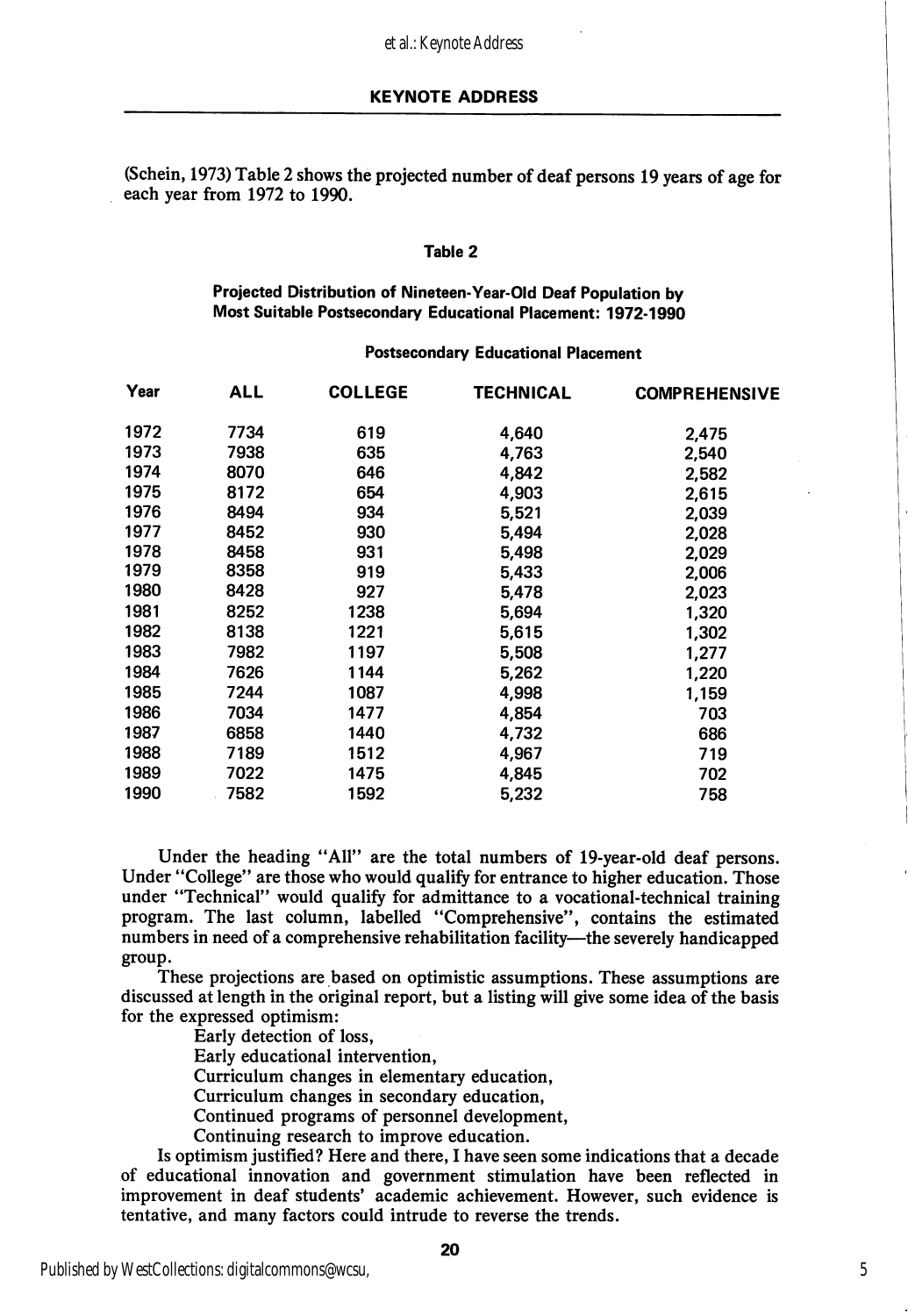Note, however, that even these sanguine predictions point to more than 2,000^ 19-year-old students per year who will need intensive and extensive services through 1980. These projections are only for one age group, in order to clarify the trends. Education and Rehabilitation obviously must contend with all ages. But even looking at the one age group, do we presently have facilities for the 2,500 deaf persons who will be 19 years old in 1974? To my knowledge, we do not have adequate facilities for the rehabilitation of half that number of severely handicapped deaf persons regardless of age.

#### Politics of Numbers

During this conference you will be discussing personnel and programs, finances, and, I hope, prevention of handicap. Having just provided some figures, I would urge that you add to your discussions consideration of the "politics of numbers."

Perhaps it is our democratic tradition that leads to the heavy weight we place on numbers in making many judgments about providing funds for programs. I would distinguish between numbers needed for planning services and numbers used to assign priorities. I have no quarrel with the former, but grave doubts about the latter.

Let me illustrate with a recent incident. I received a long-distance call from a young man in a major city. He needed to know at once how many deaf persons lived in that city, because he was having difficulty convincing the officials there of the need for an emergency TTY service. When I gave him the estimate of the number of persons in that city who could not use the telephone, he was ecstatic, because deafness without regard to age at onset is 5 to 6 times greater than deafness of early onset.

"Gee, that's wonderful," he said. "I was afraid it wouldn't be big enough to sell!"

My reaction, unexpressed, was somewhat irrational: I was angry. I felt the census data we worked so hard to gather was being misused. Deaf people should have a service because they need it, not because they are numerous.

I think if we try to make a case for educational or rehabilitation services on the basis of numbers alone then severely handicapped people will not receive adequate support. Is it possible to make the case on the basis of necessity? Certainly, it has been at least partially that way through the brief history of rehabilitation in the United States. Compare the number of visually impaired to hearing impaired persons rehabilitated. Table 3 shows the figures for these two impairments in 1969; the prevalence data are from the National Health Survey. Despite the fact that there are almost precisely 50 percent more persons with hearing impairments, the number rehabilitated is exactly reversed: 50 percent more visually than hearing impaired clients rehabilitated.

By this comparison I do not wish to imply that too much money is devoted to services for blind people. Not at all. What I would like to point out is that resources are apparently not allocated solely on the basis of numbers of people. More people suffer from the common cold than any other affliction, yet there is no National Institute of Colds.

We need far more data on severely handicapped deaf people so we can plan properly for their education and rehabilitation. We do not need overinflated estimates to justify providing for them.

This thought was far better expressed by an article in the last issue of the Journal of Rehabilitation—an article by one of PRWAD's best friends, Mr. Craig Mills. Expressing a philosophical orientation to rehabilitation, Mr. Mills concludes, " $\dots$ both the rehabilitation movement and the citizens of this country could say together, we believe that the *dignity* of man is his finest possession." (Mills, 1974)

Those are wise words to guide our deliberations here and our practices at home.